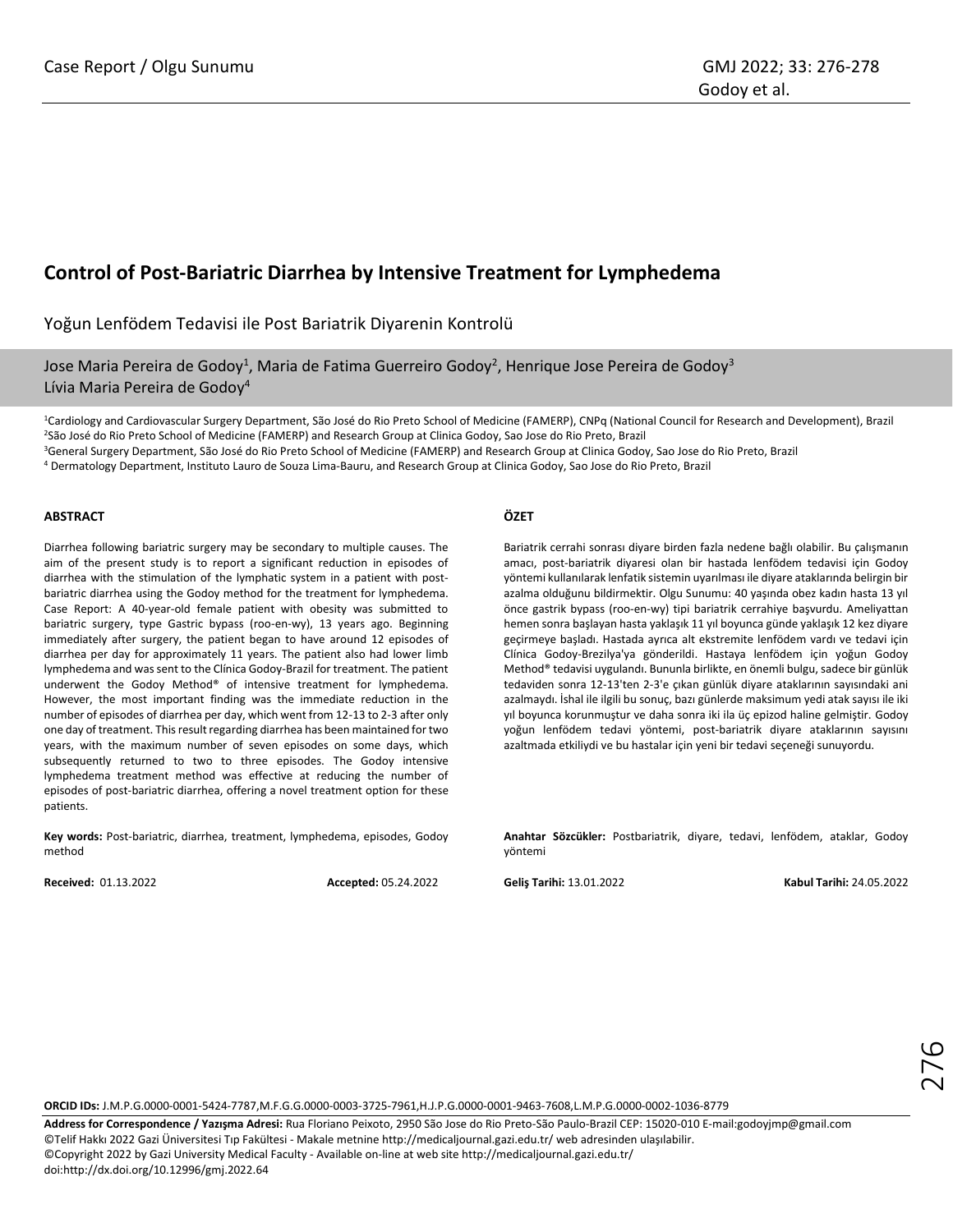## **INTRODUCTION**

## **CASE REPORT**

Diarrhea following bariatric surgery may be secondary to multiple causes. The physio pathogenic mechanisms depend on the type of surgery performed. The most frequent mechanisms of diarrhea are dumping syndrome, vagotomy, short bowel syndrome, malabsorption of carbohydrates, malabsorption of proteins, changes in the microbiota, the excessive growth of bacteria, malabsorption of bile salts, pancreatic insufficiency, endocrinological disorders and addictive disorders(1-4)). One study reported that 0.5% of patients developed severe diarrhea, which was treated by the shortening of the biliopancreatic limb to 150 cm(5).

Small intestine bacterial overgrowth (SIBO) is a common side effect following laparoscopic Roux-en-Y gastric bypass (LRYGB) and may be responsible for chronic diarrhea, abdominal pain and discomfort. Although the physiopathology remains unclear, surgical management may be appropriate in select cases(1).

Bariatric surgery compromises the area of nutrient absorption, which is largely performed by the lymphatic system. Novel concepts and methods for the treatment of lymphedema have emerged in recent years and propose the normalization or near normalization of the limb and arm even in cases of elephantiasis(6-10).

The aim of the present study is to report a significant reduction in episodes of diarrhea with the stimulation of the lymphatic system in a patient with postbariatric diarrhea using the Godoy method for the treatment for lymphedema.

A 40-year-old female patient with obesity was submitted to bariatric surgery, type Gastric bypass (roo-en-wy), 13 years ago. Beginning immediately after surgery, the patient began to have around 12 episodes of diarrhea per day for approximately 11 years. The patient also had lower limb lymphedema and was sent to the Clínica Godoy-Sao Jose do Rio Preto-Brazil for treatment. The physical examination and multi-segment bioelectrical impedance analysis revealed lymphedema in both lower limbs (Table 1).

The patient underwent the Godoy Method of intensive treatment for lymphedema, which consisted of eight hours per day of mechanical lymphatic therapy using the RAGodoy® device, which performs passive plantar flexion and extension at a frequency of 28 movements per minute; 15 minutes per day of cervical lymphatic therapy (gentle sliding movements of the skin of approximately 5 cm in the cervical region); a compression mechanism using a hand-crafted laced stocking made of non-elastic fabric (grosgrain); and approximately one hour of manual lymphatic therapy.

The muscle mass index was 58.4 kg/m<sup>2</sup>. The volume of the legs prior to treatment was 17.36 ml in the right leg and 16.02 ml in the left leg. After five days of treatment, these volumes had reduced to 10.92 ml and 9.59 ml, respectively. However, the most important finding was the immediate reduction in the number of episodes of diarrhea per day, which went from 12-13 to 2-3 after only one day of treatment. This result regarding diarrhea has been maintained for two years, with the maximum number of seven episodes on some days, which subsequently returned to two to three episodes. The case was approved by Ethical Research Committee of Medicine School of São Jose do Rio Preto#5.159.598. The patient signed consent term.

|  |  |  | Table 1 Liquid in body and limbs before and after treatment |  |  |
|--|--|--|-------------------------------------------------------------|--|--|
|--|--|--|-------------------------------------------------------------|--|--|

|                                                        | Total<br>before | Total<br>after | Reference<br>water<br>values | ECW/TBW<br>Before        | ECW/TBW<br>After         |
|--------------------------------------------------------|-----------------|----------------|------------------------------|--------------------------|--------------------------|
| intracellular<br>Total<br>water                        | 35.0            | 32.5           | 18.2 to 22.2                 |                          |                          |
| extracellular<br>Total<br>water                        | 25.1            | 21.6           | 11.2 to 13.6                 |                          |                          |
| Total<br>extracellular<br>water/total<br>body<br>water | 0.418           | 0.399          | $0.36 - 0.39$                | 0.418<br>$(0.36 - 0.39)$ | 0.399<br>$(0.36 - 0.39)$ |
| Right arm                                              | 1.57            | 2.631          | 1.48 to 1.80                 | 0.380<br>$(0.36 - 0.39)$ | 0.392<br>$(0.36 - 0.39)$ |
| Left arm                                               | 1.64            | <b>2.881</b>   | 1.48 to 1.80                 | 0.378<br>$(0.36 - 0.39)$ | 0.401<br>$(0.36 - 0.39)$ |
| Trunk                                                  | 15.0            | 21.71          | 13.5 to 16.5                 | 0.406<br>$(0.36 - 0.39)$ | 0.394<br>$(0.36 - 0.39)$ |
| Right leg                                              | 17.36           | 10.921         | 4.65 to 5.73                 | 0.414<br>$(0.36 - 0.39)$ | 0.401<br>$(0.36 - 0.39)$ |
| Left leg                                               | 16.02           | 9.59           | 4.65 to 5.73                 | 0.441<br>$(0.36 - 0.39)$ | 0.410<br>$(0.36 - 0.39)$ |

#### **DISCUSSION**

The present study describes an unexpected therapeutic benefit during intensive treatment for lymphedema using the Godoy Method: an improvement in post-bariatric diarrhea. The patient had 10 to 13 episodes of diarrhea per day, which were reduced to two to three episodes after the first day of treatment. No previous studies in the literature have addressed this issue.

The explanation for the improvement in diarrhea is related to the main nutrient absorption pathway, which is the lymphatic system. Thus, the stimulation of the lymphatic system using the intensive lymphedema treatment method led to an improvement in this aspect. The patient has been using the compression mechanism (grosgrain stockings) for the treatment of the lymphedema and continues to lose weight. Other patients with chronic diarrhea have reported a similar improvement with this method, indicating a new line of research for these patients. However, the proper method and its reproduction are fundamental.

Further research is required to establish a simpler, more practical, and more effective form of treatment for these patients. The patient in the present case was submitted to intensive treatment (eight hours per day), but pilot studies have been initiated to identify a simpler way to achieve these results. We are currently evaluating the use of cervical lymphatic therapy 20 minutes per day on alternating days. Another possibility is to perform approximately one hour per day and the preliminary results have been promising.

The cause of lymphedema in this patient was obesity and the reduction in weight could lead to an important reduction in the lymphedema to within standards of normality. However, if the patient has additional harm to the lymphatic system, normality will not be achieved. Multi-segment bioimpedance revealed that the edema was only in the lower limbs and that treatment led to an increase in the volume of liquids in the trunk and upper limbs. This is a common finding in this form of treatment, in which an approximately 50% reduction of the edema occurs.

278<br>2